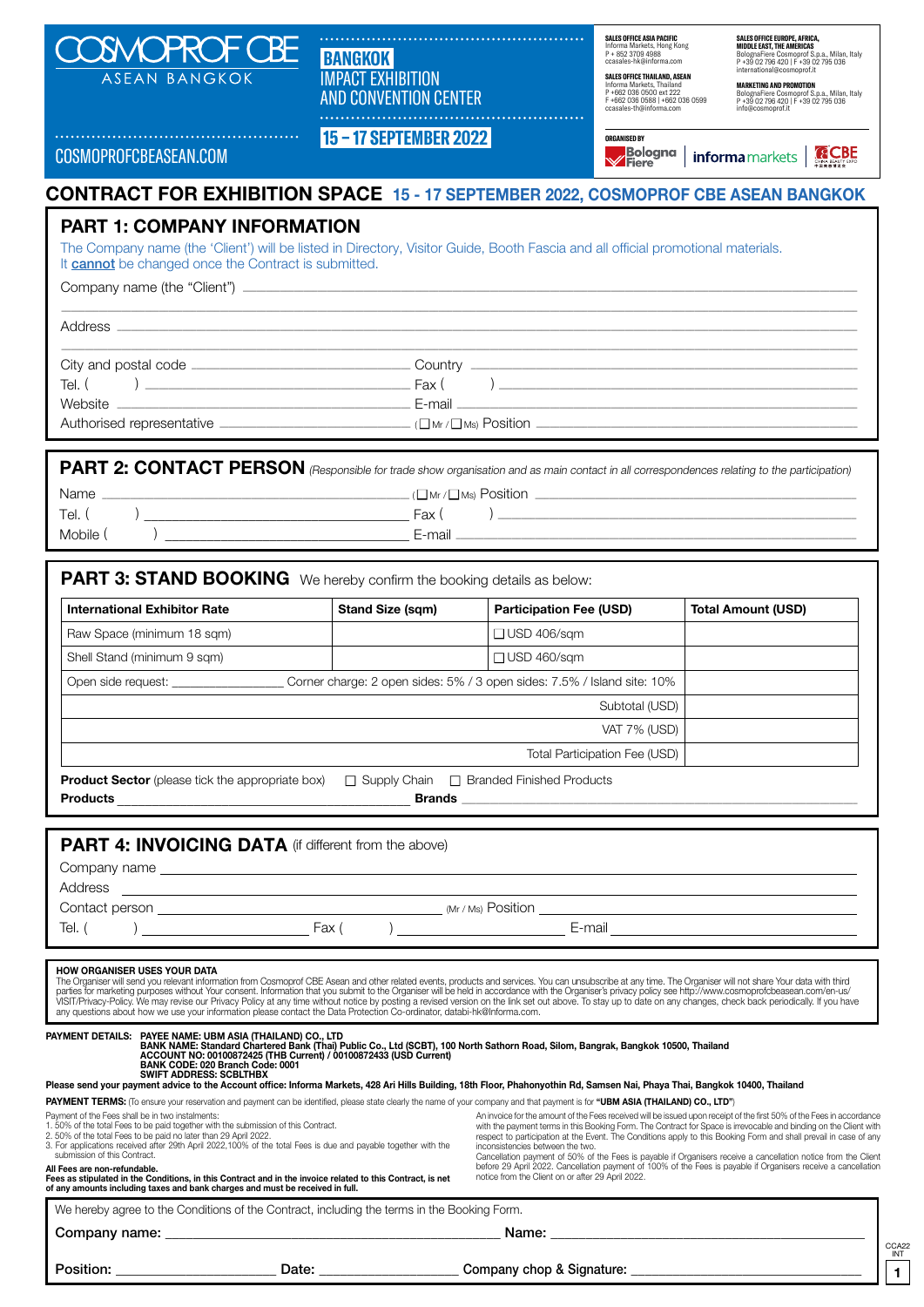# **COSMOPROF CBE ASEAN SPONSORSHIP AND EXHIBITION TERMS AND CONDITIONS**

### 1. Definitions

In these Conditions, the following terms have the following meanings:<br>1.1. Booking Form: the booking form to which these Conditions are attached and/or<br>incorporated into by reference setting out the details of the Package

discretion to accept; 1.2. Calendar Year: a full twelve (12) month period beginning on January 1 and ending on December 31:

1.3. Client: the person, company, organisation, association or other entity set out in the Booking Form that is purchasing the Package;

1.4. Conditions: these terms and conditions; 1.5. Contract: together, these Conditions and the Booking Form;

1.6. Data Protection Law: all laws related to data protection and privacy that are applicable to any territory where Organizer or Client processes personal data, where the Event takes place, where any element of the Packag

1. Experience of the Booking Form;<br>in the Booking Form;<br>. Fees: the fees payable by Client for the Package set out in the Booking Form

1.12. Force Majeure Event: any event or circumstance arising that is not within<br>Organizer's reasonable control (including, without limitation, governmental regulations or<br>action, imposition of sanctions, embargo, military natural disaster, royal demise, third party contractor/supplier failure, Venue damage or cancellation, industrial dispute, interruption/failure of utility service or nuclear, chemical or biological contamination);

1.13. Intellectual Property Rights: trade marks, trading names, domain names, logos, rights in design, copyrights, database rights, moral rights, goodwill, rights of confidence,<br>know-how and trade secrets and all other intellectual property rights or analogous rights,<br>whether registered or unregistered, th

word;<br>
1.14. Manual: any manual, service kit or guide provided to Client by Organizer in respect<br>
of the Event, as updated by Organizer from time to time;<br>
1.15. Manketing Services: any marketing services element of the Sp content session data);<br>1.17. Opening Date: the first date on which the Event is scheduled to be open to

members of the public; 1.18. Organizer: the legal entity set out in the Booking Form that is providing the

Package;<br>1.19. Organizer's Group: Organizer and its affiliates;<br>1.20. Owners: the owners, management and/or operators of the Venue;<br>1.21. Package: the Space and/or Sponsorship and/or Directory and/or Devices package<br>purcha

1.22. Personnel: any employee, consultant, agent, other representative or contractor (or<br>any employee, consultant, agent, or other representative thereof) engaged or employed<br>by a party in connection with the Event;<br>1.23.

1.24. Space: any exhibition space allocated to Client set out in the Booking Form;<br>1.25. Sponsorship: any sponsorship and/or promotional element of the Package set out<br>in the Booking Form (which may include, without limita

and 1.26. Venue: the venue at which the Event is to be staged.

2. Package<br>  $\alpha$  CACage submitted to Organizer, a Booking Form constitutes an offer to purchase a<br>
Package in accordance with these Conditions and is irrevocable by Client. The<br>
submission of a Booking Form does not guara

3. FeeS<br>
For Society and pay the Fees in cleared funds in accordance with the payment terms<br>
stated in the Booking Form. Organizer shall have no lability whatsoever if Client pays the<br>
Fees (or any portion thereof) into an refuse and/or withdraw the provision of any element of the Package, and/or (iii) charge interest on such overdue sum from the due date of payment at the annual rate of 15%,

accouring on a daily basis and being compounded quarterly until payment of the overdue<br>sucmiss made, whether before or after judgement. Where Organizer takes any such<br>action, Client shall not be entitled to a refund of any

it is a condition of this Contract that Client uses such contractors for these services. Rates and charges for such services (Contractor Fees) shall be set out in the Manual or otherwise provided in writing by Organizer prior to the Opening Date. Client is solely responsible for payment of the Contractor Fees directly to each relevant contractor, in accordance with each relevant contractor's paym

4. Client's general obligations<br>and completion and completion and an entire that and completion and the<br>online three instances and intervention and the section of the section<br>of the section of the section of the section of

relation to health, safety and security requirements), and (iii) the provisions of the<br>Manual, including, without limitation, all operational requirements stated therein.<br>4.2. Client warrants, represents and undertakes tha

authority to enter into this Contract and perform its obligations hereunder, and (ii)<br>the person signing or otherwise legally accepting this Contract on behalf of Client<br>has the requisite authority to do so.<br>4.3. Client an

4.4. Client shall cooperate, in good faith, with Organizer in all matters relating to the<br>Package and/or the Event. Without limitation, Client shall provide Organizer with all<br>information as Organizer may reasonably reques

4.5. Client is solely responsible for obtaining passports, visas and other necessary<br>documentation for entry into the country or territory where the Event is held. If<br>Client and/or its Personnel cannot attend the Event due

documentation, the Fees shall remain due and payable in full.<br>4.6. Client is solely responsible for obtaining any licences, regulatory approvals,<br>customs clearances or other necessary consents required for Client to partic

in the Event and display its exhibits, including, without limitation, any licences or<br>other necessary consents required for the playing of music or any other audio or<br>other necessary consents required for the playing of mu

Personnel (the Content). Client agrees to make its Personnel aware of such filming,<br>sound recording and photography of the Event. Client acknowledges and agrees<br>that Organizer is the sole and exclusive owner of all right waives any and all: (i) rights in and to such Content, and (ii) claims that Client may<br>have relating to or arising from the Content or its use. Without limitation, Organizer<br>shall be permitted to use the Content anywhere i

writing.<br>4.10. Cilient acknowledges and agrees that the terms of this Contract (including,<br>without limitation, the amount of the Fees) and the provisions of the Manual shall<br>constitute confidential information of Organizer

5. Data protection<br>5.1. Each party acknowledges and agrees that it is responsible for its own 5.1. Each party acknowledges and agrees that it is responsible for its own<br>consisting of personal data in connection with this Contract, including, without<br>imitation, any processing of personal data in connection with this

respect of any response to the same. Organizer collects, uses and protects, and procedure personal data in accordance with its privacy policy, which can be found here:<br>thtp://www.cosmopror/cloasesan.com/en-us/VSIT/P-mazy-P

6. Specific terms relating to Space is even the such attentions in the floor.<br>
and the best of the space as of the space as organizer in its absolute<br>
opinion considers to be in the best interests of the Event, including,

stand therein) is (a) staffed by competent personnel, and (b) clean, tidy, well<br>presented and free from unsafe materials/items and other hazards (failing which,<br>Organizer reserves the right without liability to arrange for

risk and expense), and (ii) not to close its exhibition stand prior to the closing of the Evant shall not permit the display of any schulter in the content to the content to the Cient's own commercial activities. No exhibi

similar construction, pipes and drapes, shell scheme, branding and dressing.<br>Exhibits and displays should not exceed the height of the exhibition stand walls<br>unless written permission has been received from Organizer. Plan

submitted for approval as set out in the Manual. Organizer reserves the right to<br>order the alteration or removal of any exhibition stand which differs from the<br>approved plan or which does not conform to any of the required costs of any alteration and/or removal shall be entirely borne by Client. If such alteration or removal is not made within the time required by Organizer, may undertake the same at the risk and cost of Client, which shall

may undertake the same at the risk and cost of Client, which shall reimburse<br>organizer on demand.<br>Separates that be responsible for setting-up a pre-built booth for Client in the<br>Space (6. Organizer shall be responsible fo staffed by at least one of its own Personnel. Notwithstanding any approved Space sharing arrangement, Client shall itself remain wholly liable for the full amount of the

Fees.<br>
Fees.<br>
GRS. Food and/or beverages may only be supplied by Client and/or its Personnel<br>
with the prior written consent of Organizer. Without limitation to the foregoing,<br>
Client is forbidden to bring alcoholic bevera

6.9. Except in connection with any Event that is open to consumers and/or with the spin consent of Organizer, retail sales (and the delivery of any associated products and/or services) are not permitted on the Event floor. time shall be considered abandoned and may be sold or otherwise disposed of by<br>Organizer at Client's risk and expense.<br>6.11. Without prejudice to any other right or remedy it may have, if Client and/or any

of its Personnel is in breach of this Condition 6 and/or is otherwise engaged in any<br>activity that might jeopardise the health, safety and/or security of the Event and/or<br>any other attendee of the Event, Organizer reserves nt's exhibition stand

# 7. Specific terms relating to Sponsorship (including, without

limitation, Marketing Services)<br>7.1. Glent shall, @povide Organizer with experiments in reading the Cyclomatic Sy Organizer, and (ii) comply with Organizer's specifications and technical<br>by Organizer, and (ii) comply with

and complete, (ii) Client's own original work (of which Client is the copyright owner) or that Client has gained copyright and any other applicable clearance, consent, approval, licence or permission from any regulatory authorities), in each case such<br>finding, without limit and the comprise form and any regulatory authorities), in each case such<br>with the Package without restriction and t

7.3. Although Organizer shall take reasonable care in the production of any deliverable incorporating the Materials, it shall not be liable for any errors, omissions or misqualations that may occur. Without limitation to the foregoing, Organizer cannot guarantee any exact colour matches in its incorporation of Materials and Materials are subject to the approval of Organizer flowever, n

the Booking Form. Where such Marketing Services include the distribution of e-mails to third parties by way of a promotional campaign, at Organizer's request<br>clims that if () maintain and deliver to Organizer, by no later

8. Sopecific terms relating to Directories and the Backage, the terms of this Condito R still continue and the Condito Client Condito B shall apply. The Booking Form may specify that it is mandatory for Client to purchase or non-compliant with these Conditions. Client shall ensure that the Directory<br>Content shall not infringe the Intellectual Property Rights of any third party and Client<br>shall be solely responsible for checking the accuracy

Directory Content. 8.5. All Directory Content shall be considered non-confidential and non-proprietary. Client waives any moral rights in the Directory Content to the fullest extent permitted by law.